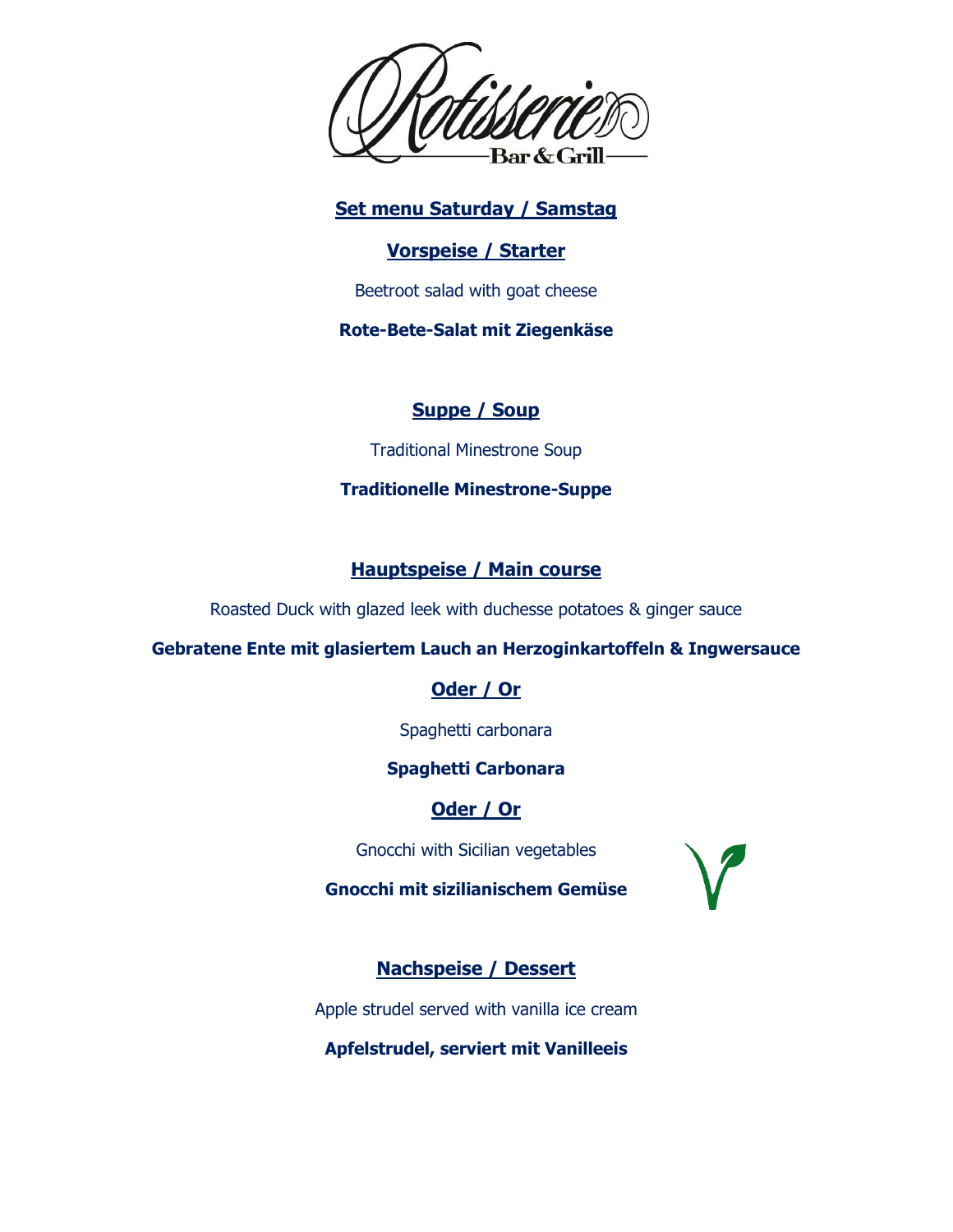

## **Set menu Wednesday / Mittwoch**

### **Vorspeise / Starter**

Tomato mozzarella with pesto sauce & caramelized walnuts

**Tomaten , Mozzarella an Pestosauce mit karamelisierten Walnüssen**

## **Suppe / Soup**

Cappuccino mushroom soup with truffle oil

#### **Cappuccino - Champignonsuppe mit Trüffelöl**

## **Hauptspeise / Main course**

Grilled Beef medallion with potatoes gratin & sautéed vegetables on peppercorn sauce

#### **Gegrillte Rinderfiletmedaillons mit Kartoffelgratin & kurz gebratenem Gemüse**

#### **an Pfefferkern Sauce**

## **Oder / Or**

Grilled fish fillet with lemon butter sauce served roasted potatoes & vegetables

**Begrilltes Fischfilet mit Zitronenbuttersauce, Röstkartoffeln & Gemüse**

# **Oder / Or**

Spinach Cannelloni with creamy cheese sauce

**Spinat - Cannelloni mit cremiger Käsesauce**

# **Nachspeise / Dessert**

Lava Cake with Vanilla Ice Cream.

**Lavakuchen mit Vanilleeis.**